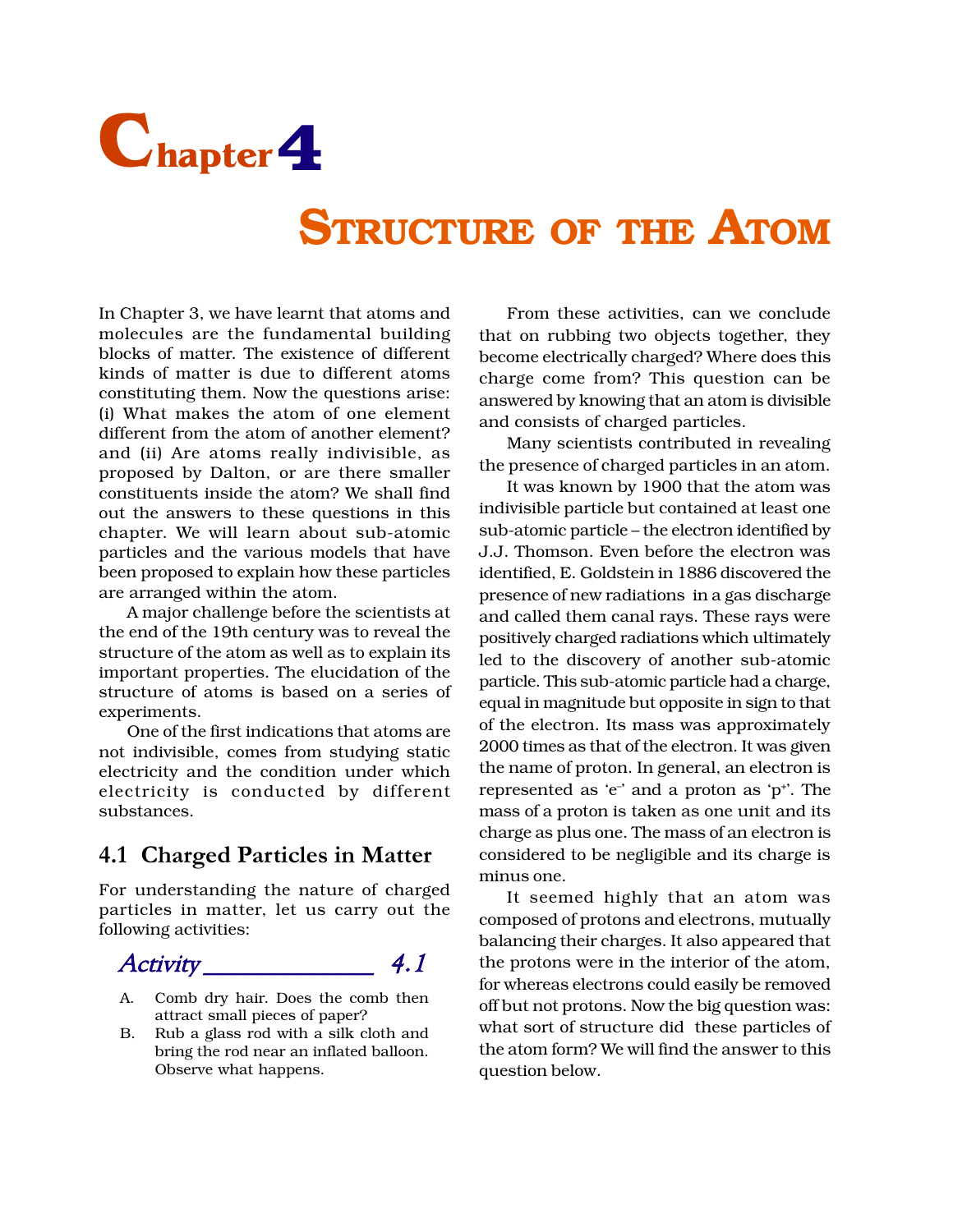#### uestions

- *1. What are canal rays?*
- *2. If an atom contains one electron and one proton, will it carry any charge or not?* **V**

#### **4.2 The Structure of an Atom**

We have learnt Dalton's atomic theory in Chapter 3, which suggested that the atom was indivisible and indestructible. But the discovery of two fundamental particles (electrons and protons) inside the atom, led to the failure of this aspect of Dalton's atomic theory. It was then considered necessary to know how electrons and protons are arranged within an atom. For explaining this, many scientists proposed various atomic models. J.J. Thomson was the first one to propose a model for the structure of an atom.

#### **4.2.1 THOMSON'<sup>S</sup> MODEL OF AN ATOM**

Thomson proposed the model of an atom to be similar to that of a Christmas pudding. The electrons, in a sphere of positive charge, were like currants (dry fruits) in a spherical Christmas pudding. We can also think of a watermelon, the positive charge in the atom is spread all over like the red edible part of the watermelon, while the electrons are studded in the positively charged sphere, like the seeds in the watermelon (Fig. 4.1).



*Fig.4.1: Thomson's model of an atom*

J.J. Thomson (1856- 1940), a British physicist, was born in Cheetham Hill, a suburb of Manchester, on 18 December 1856. He was awarded the Nobel prize in Physics in 1906 for his work on the discovery of electrons.



He directed the Cavendish Laboratory at Cambridge for 35 years and seven of his research assistants subsequently won Nobel prizes.

Thomson proposed that:

- (i) An atom consists of a positively charged sphere and the electrons are embedded in it.
- (ii) The negative and positive charges are equal in magnitude. So, the atom as a whole is electrically neutral.

Although Thomson's model explained that atoms are electrically neutral, the results of experiments carried out by other scientists could not be explained by this model, as we will see below.

#### **4.2.2 RUTHERFORD'<sup>S</sup> MODEL OF AN ATOM**

Ernest Rutherford was interested in knowing how the electrons are arranged within an atom. Rutherford designed an experiment for this. In this experiment, fast moving alpha  $(\alpha)$ -particles were made to fall on a thin gold foil.

- He selected a gold foil because he wanted as thin a layer as possible. This gold foil was about 1000 atoms thick.
- $\alpha$ -particles are doubly-charged helium ions. Since they have a mass of 4 u, the fast-moving  $\alpha$ -particles have a considerable amount of energy.
- $\bullet$  It was expected that  $\alpha$ -particles would be deflected by the sub-atomic particles in the gold atoms. Since the  $\alpha$ -particles were much heavier than the protons, he did not expect to see large deflections.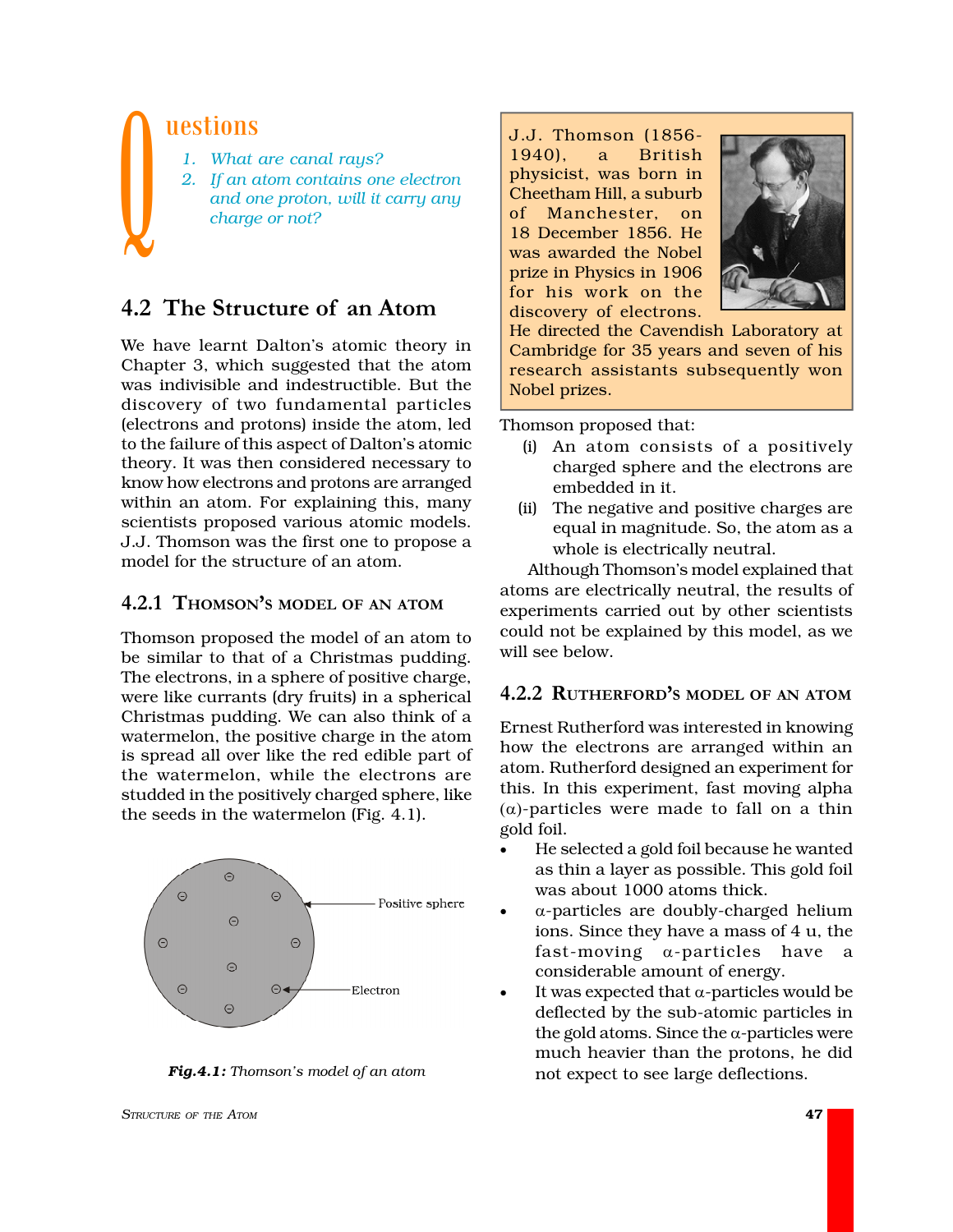

*Fig. 4.2: Scattering of -particles by a gold foil*

But, the  $\alpha$ -particle scattering experiment gave totally unexpected results (Fig. 4.2). The following observations were made:

- (i) Most of the fast moving  $\alpha$ -particles passed straight through the gold foil.
- (ii) Some of the  $\alpha$ -particles were deflected by the foil by small angles.
- (iii) Surprisingly one out of every 12000 particles appeared to rebound.

In the words of Rutherford, "*This result was almost as incredible as if you fire a 15-inch shell at a piece of tissue paper and it comes back and hits you*".



E. Rutherford (1871-1937) was born at Spring Grove on 30 August 1871. He was known as the 'Father' of nuclear physics. He is famous for his work on radioactivity and the

discovery of the nucleus of an atom with the gold foil experiment. He got the Nobel prize in chemistry in 1908.

Let us think of an activity in an open field to understand the implications of this experiment. Let a child stand in front of a wall with his eyes closed. Let him throw stones at the wall from a distance. He will

hear a sound when each stone strikes the wall. If he repeats this ten times, he will hear the sound ten times. But if a blind-folded child were to throw stones at a barbed-wire fence, most of the stones would not hit the fencing and no sound would be heard. This is because there are lots of gaps in the fence which allow the stone to pass through them.

Following a similar reasoning, Rutherford concluded from the  $\alpha$ -particle scattering experiment that–

- (i) Most of the space inside the atom is empty because most of the  $\alpha$ -particles passed through the gold foil without getting deflected.
- (ii) Very few particles were deflected from their path, indicating that the positive charge of the atom occupies very little space.
- (iii) A very small fraction of  $\alpha$ -particles were deflected by  $180^{\rm o}$ , indicating that all the positive charge and mass of the gold atom were concentrated in a very small volume within the atom.

From the data he also calculated that the radius of the nucleus is about  $10<sup>5</sup>$  times less than the radius of the atom.

On the basis of his experiment, Rutherford put forward the nuclear model of an atom, which had the following features:

- (i) There is a positively charged centre in an atom called the nucleus. Nearly all the mass of an atom resides in the nucleus.
- (ii) The electrons revolve around the nucleus in circular paths.
- (iii) The size of the nucleus is very small as compared to the size of the atom.

#### Drawbacks of Rutherford's model of the atom

The revolution of the electron in a circular orbit is not expected to be stable. Any particle in a circular orbit would undergo acceleration. During acceleration, charged particles would radiate energy. Thus, the revolving electron would lose energy and finally fall into the nucleus. If this were so, the atom should be highly unstable and hence matter would not exist in the form that we know. We know that atoms are quite stable.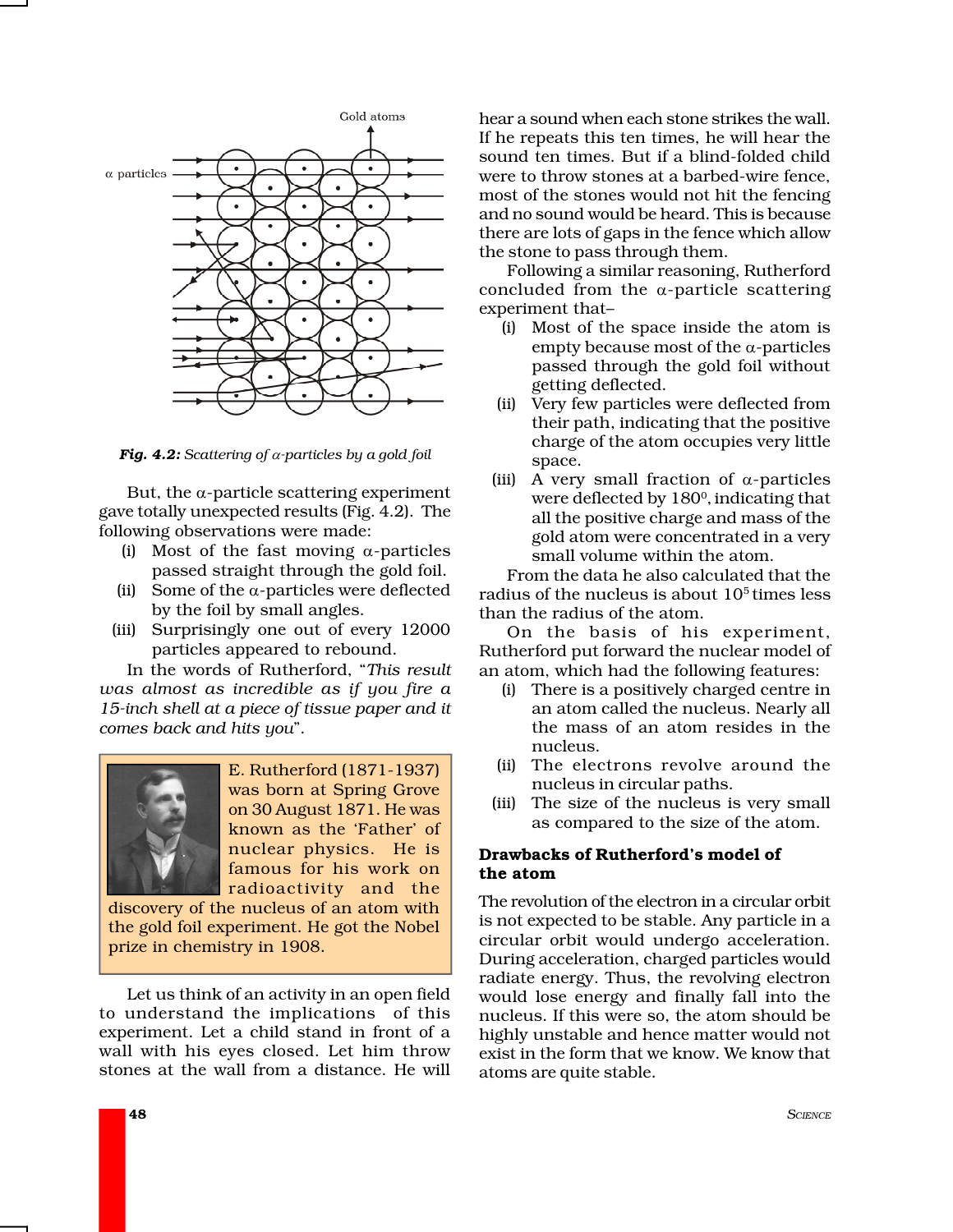#### **4.2.3 BOHR'<sup>S</sup> MODEL OF ATOM**

In order to overcome the objections raised against Rutherford's model of the atom, Neils Bohr put forward the following postulates about the model of an atom:

- (i) Only certain special orbits known as discrete orbits of electrons, are allowed inside the atom.
- (ii) While revolving in discrete orbits the electrons do not radiate energy.



Neils Bohr (1885-1962) was born in Copenhagen on 7 October 1885. He was appointed professor of physics at Copenhagen University in 1916. He got the Nobel prize for his work on the structure of atom in 1922. Among Professor

Bohr's numerous writings, three appearing as books are:

(i) The Theory of Spectra and Atomic Constitution, (ii) Atomic Theory and, (iii) The Description of Nature.

These orbits or shells are called energy levels. Energy levels in an atom are shown in Fig. 4.3.



*Fig. 4.3: A few energy levels in an atom*

These orbits or shells are represented by the letters K,L,M,N,… or the numbers, n=1,2,3,4,….

#### uestions

- *1. On the basis of Thomson's model of an atom, explain how the atom is neutral as a whole.*
- *2. On the basis of Rutherford's model of an atom, which subatomic particle is present in the nucleus of an atom?*  $\int_{\mathbb{R}^2}$ 
	- *3. Draw a sketch of Bohr's model of an atom with three shells.*
	- *4. What do you think would be the cobservation if the α-particle scattering experiment is carried out using a foil of a metal other than gold?*

#### **4.2.4 NEUTRONS**

In 1932, J. Chadwick discovered another subatomic particle which had no charge and a mass nearly equal to that of a proton. It was eventually named as neutron. Neutrons are present in the nucleus of all atoms, except hydrogen. In general, a neutron is represented as 'n'. The mass of an atom is therefore given by the sum of the masses of protons and neutrons present in the nucleus.

#### uestions

Q

- *1. Name the three sub-atomic particles of an atom.*
- *2. Helium atom has an atomic mass of 4 u and two protons in its nucleus. How many neutrons does it have?*

# **4.3 How are Electrons Distributed in Different Orbits (Shells)?**

The distribution of electrons into different orbits of an atom was suggested by Bohr and Bury.

The following rules are followed for writing the number of electrons in different energy levels or shells:

(i) The maximum number of electrons present in a shell is given by the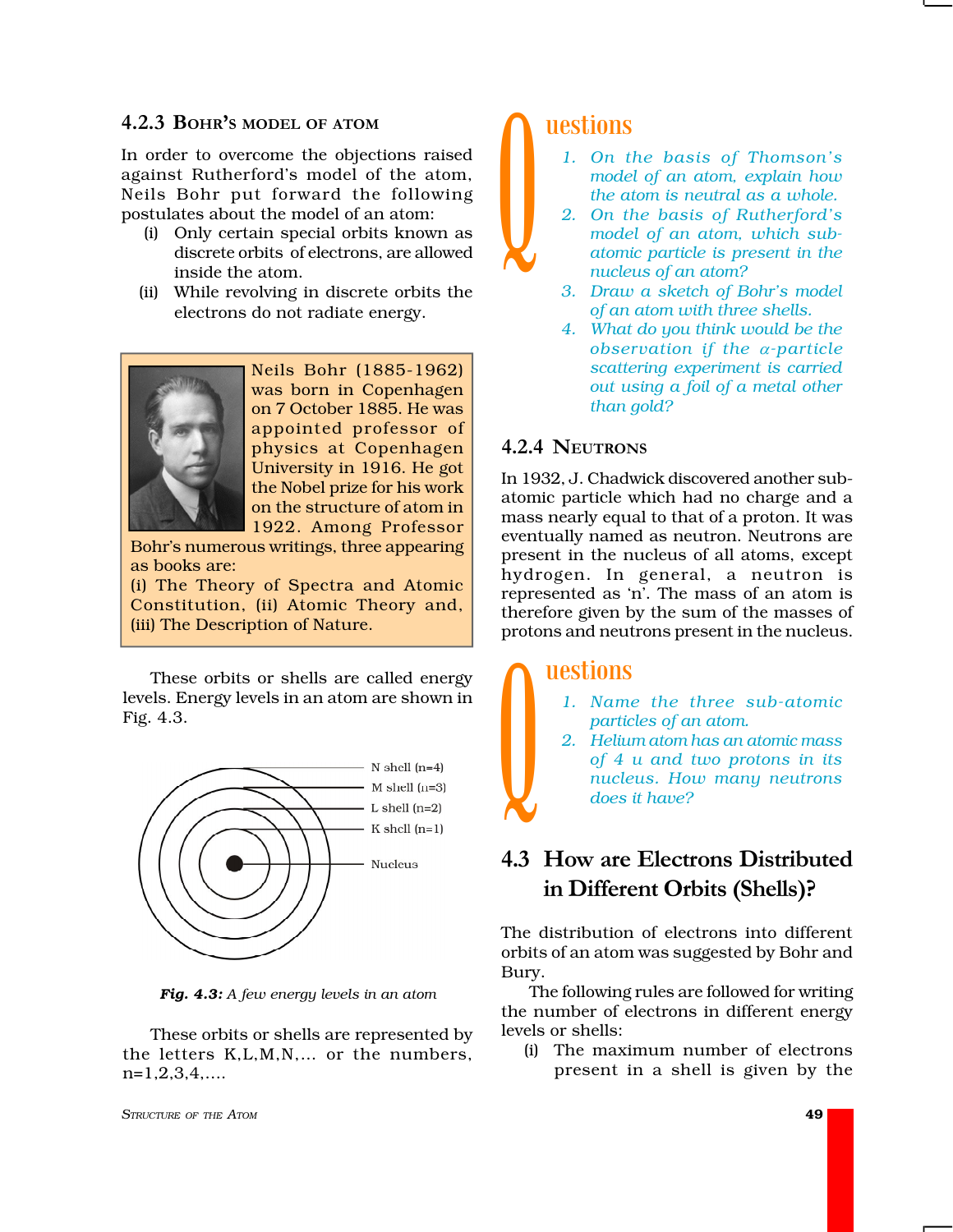formula 2n<sup>2</sup>, where 'n' is the orbit number or energy level index, 1,2,3,…. Hence the maximum number of electrons in different shells are as follows:

first orbit or K-shell will be =  $2 \times 1^2 = 2$ , second orbit or L-shell will be  $= 2 \times 2^2 =$ 8, third orbit or M-shell will be =  $2 \times 3^2$  = 18, fourth orbit or N-shell will be =  $2 \times 4^2$  = 32, and so on.

- (ii) The maximum number of electrons that can be accommodated in the outermost orbit is 8.
- (iii) Electrons are not accommodated in a given shell, unless the inner shells are filled. That is, the shells are filled in a step-wise manner.

Atomic structure of the first eighteen elements is shown schematically in Fig. 4.4.

 The composition of atoms of the first eighteen elements is given in Table 4.1.

#### uestions

- *1. Write the distribution of electrons in carbon and sodium atoms.*
- *2. If K and L shells of an atom are full, then what would be the total number of electrons in the atom?*  $\int_{0}^{2}$

#### **4.4 Valency**

We have learnt how the electrons in an atom are arranged in different shells/orbits. The electrons present in the outermost shell of an atom are known as the valence electrons.

From the Bohr-Bury scheme, we also know that the outermost shell of an atom can



*Fig.4.4: Schematic atomic structure of the first eighteen elements*

 $Activity$  4.2

 Make a static atomic model displaying electronic configuration of the first eighteen elements.

accommodate a maximum of 8 electrons. It was observed that the atoms of elements, completely filled with 8 electrons in the outermost shell show little chemical activity. In other words, their combining capacity or valency is zero. Of these inert elements, the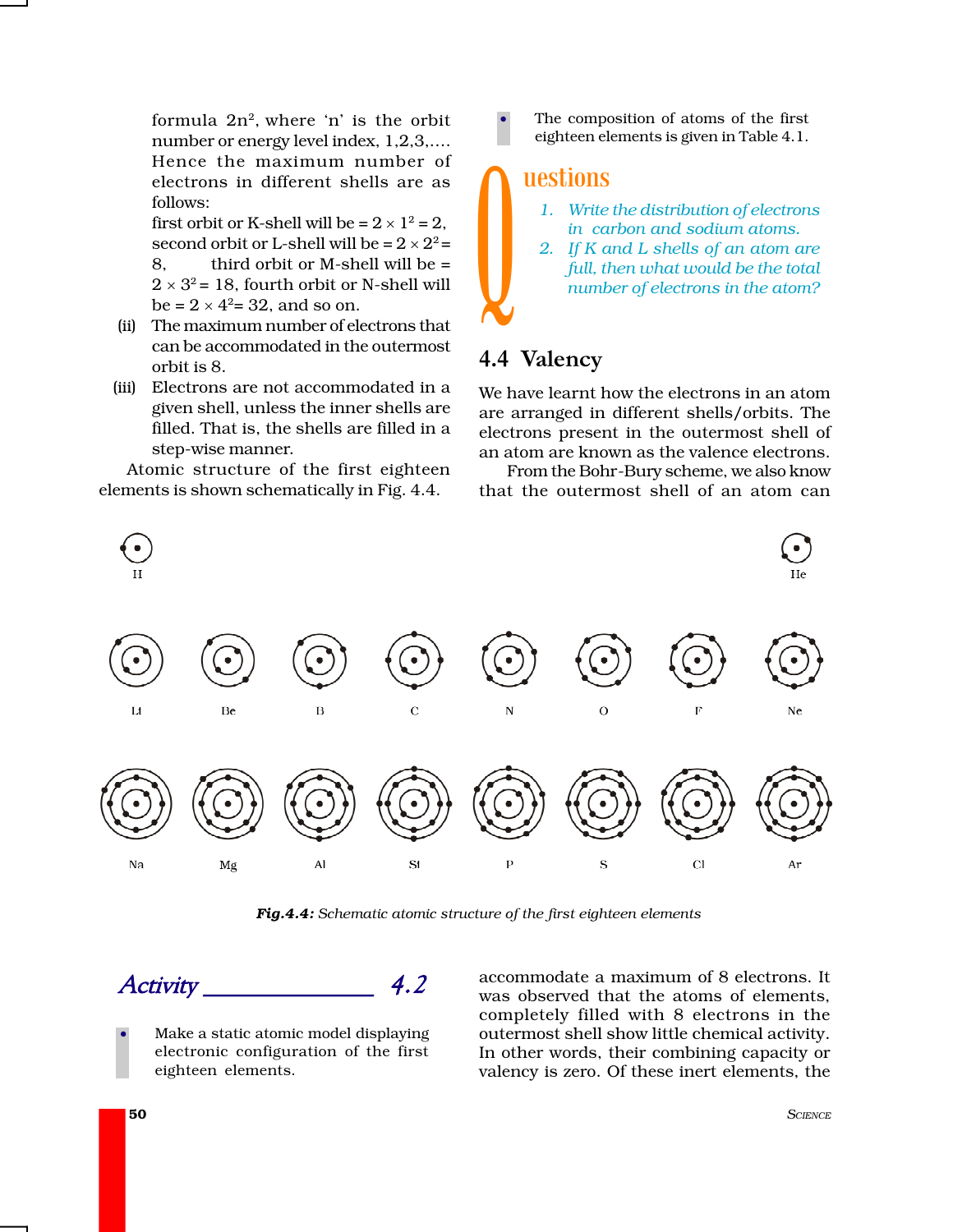| Table 4.1: Composition of Atoms of the First Eighteen Elements<br>with Electron Distribution in Various Shells |                |                |                |                                |                                   |                                     |                   |                          |                          |                |  |
|----------------------------------------------------------------------------------------------------------------|----------------|----------------|----------------|--------------------------------|-----------------------------------|-------------------------------------|-------------------|--------------------------|--------------------------|----------------|--|
| Name of<br><b>Element</b>                                                                                      | Symbol         | <b>Number</b>  | of             | Atomic   Number   Number<br>of | Number<br>of                      | Distribution of<br><b>Electrons</b> |                   |                          | Vale-<br>ncy             |                |  |
|                                                                                                                |                |                |                |                                | <b>Protons Neutrons Electrons</b> | $\mathbf K$                         | L                 | M                        | $\mathbf N$              |                |  |
| Hydrogen                                                                                                       | H              | $\mathbf{1}$   | $\mathbf{1}$   |                                | $\mathbf{1}$                      | $\mathbf{1}$                        |                   |                          |                          | $\mathbf{1}$   |  |
| Helium                                                                                                         | He             | $\overline{2}$ | $\overline{2}$ | $\overline{2}$                 | $\overline{2}$                    | $\overline{2}$                      | $\qquad \qquad -$ | $\overline{\phantom{a}}$ | $\overline{\phantom{a}}$ | $\mathbf{0}$   |  |
| Lithium                                                                                                        | Li             | 3              | 3              | $\overline{4}$                 | 3                                 | $\overline{2}$                      | $\mathbf{1}$      | $\overline{\phantom{a}}$ |                          | $\mathbf{1}$   |  |
| Beryllium                                                                                                      | Be             | $\overline{4}$ | $\overline{4}$ | $\overline{5}$                 | $\overline{4}$                    | $\overline{2}$                      | $\overline{2}$    | $\overline{\phantom{a}}$ |                          | $\overline{2}$ |  |
| <b>Boron</b>                                                                                                   | B              | 5              | 5              | 6                              | 5                                 | $\overline{2}$                      | 3                 | $\overline{\phantom{a}}$ | $\overline{\phantom{a}}$ | 3              |  |
| Carbon                                                                                                         | $\overline{C}$ | 6              | 6              | 6                              | 6                                 | $\overline{2}$                      | $\overline{4}$    | $\overline{\phantom{a}}$ | $\overline{\phantom{a}}$ | $\overline{4}$ |  |
| Nitrogen                                                                                                       | N              | $\overline{7}$ | $\overline{7}$ | $\overline{7}$                 | $\overline{7}$                    | $\overline{2}$                      | $\overline{5}$    | $\overline{\phantom{a}}$ |                          | 3              |  |
| Oxygen                                                                                                         | $\overline{O}$ | 8              | 8              | 8                              | 8                                 | $\overline{2}$                      | 6                 | $\overline{\phantom{a}}$ | $\overline{\phantom{a}}$ | $\overline{2}$ |  |
| Fluorine                                                                                                       | F              | 9              | 9              | 10                             | 9                                 | $\overline{2}$                      | $\overline{7}$    | $\overline{\phantom{a}}$ | $\qquad \qquad -$        | $\mathbf{1}$   |  |
| <b>Neon</b>                                                                                                    | <b>Ne</b>      | 10             | 10             | 10                             | 10                                | $\overline{2}$                      | 8                 | $\overline{\phantom{a}}$ | $\overline{\phantom{a}}$ | $\overline{0}$ |  |
| Sodium                                                                                                         | <b>Na</b>      | 11             | 11             | 12                             | 11                                | $\overline{2}$                      | 8                 | $\mathbf{1}$             | $\overline{\phantom{a}}$ | $\mathbf{1}$   |  |
| Magnesium                                                                                                      | Mg             | 12             | 12             | 12                             | 12                                | $\overline{2}$                      | 8                 | $\overline{2}$           | $\overline{\phantom{a}}$ | $\overline{2}$ |  |
| Aluminium                                                                                                      | $\mathbf{A}$   | 13             | 13             | 14                             | 13                                | $\overline{2}$                      | 8                 | 3                        | $\overline{\phantom{a}}$ | 3              |  |
| Silicon                                                                                                        | <b>Si</b>      | 14             | 14             | 14                             | 14                                | $\overline{2}$                      | 8                 | $\overline{4}$           | $\equiv$                 | $\overline{4}$ |  |
| Phosphorus                                                                                                     | $\mathbf{P}$   | 15             | 15             | 16                             | 15                                | $\overline{2}$                      | 8                 | $\overline{5}$           | $\overline{\phantom{a}}$ | 3,5            |  |
| Sulphur                                                                                                        | S              | 16             | 16             | 16                             | 16                                | $\overline{2}$                      | 8                 | 6                        | $\equiv$                 | $\overline{2}$ |  |
| Chlorine                                                                                                       | C1             | 17             | 17             | 18                             | 17                                | $\overline{2}$                      | 8                 | $\overline{7}$           | $\overline{\phantom{a}}$ | $\mathbf{1}$   |  |
| Argon                                                                                                          | Ar             | 18             | 18             | 22                             | 18                                | $\overline{2}$                      | 8                 | 8                        |                          | $\overline{0}$ |  |

helium atom has two electrons in its outermost shell and all other elements have atoms with eight electrons in the outermost shell.

The combining capacity of the atoms of elements, that is, their tendency to react and form molecules with atoms of the same or different elements, was thus explained as an attempt to attain a fully-filled outermost shell. An outermost-shell, which had eight electrons was said to possess an octet. Atoms would thus react, so as to achieve an octet in the outermost shell. This was done by sharing, gaining or losing electrons. The number of electrons gained, lost or shared so as to make the octet of electrons in the outermost shell, gives us directly the combining capacity of the element, that is, the valency discussed in the previous chapter. For example, hydrogen/ lithium/sodium atoms contain one electron each in their outermost shell, therefore each one of them can lose one electron. So, they are said to have valency of one. Can you tell, what is valency of magnesium and aluminium? It is two and three, respectively, because magnesium has two electrons in its outermost shell and aluminium has three electrons in its outermost shell.

If the number of electrons in the outermost shell of an atom is close to its full capacity, then valency is determined in a different way. For example, the fluorine atom has 7 electrons in the outermost shell, and its valency could be 7. But it is easier for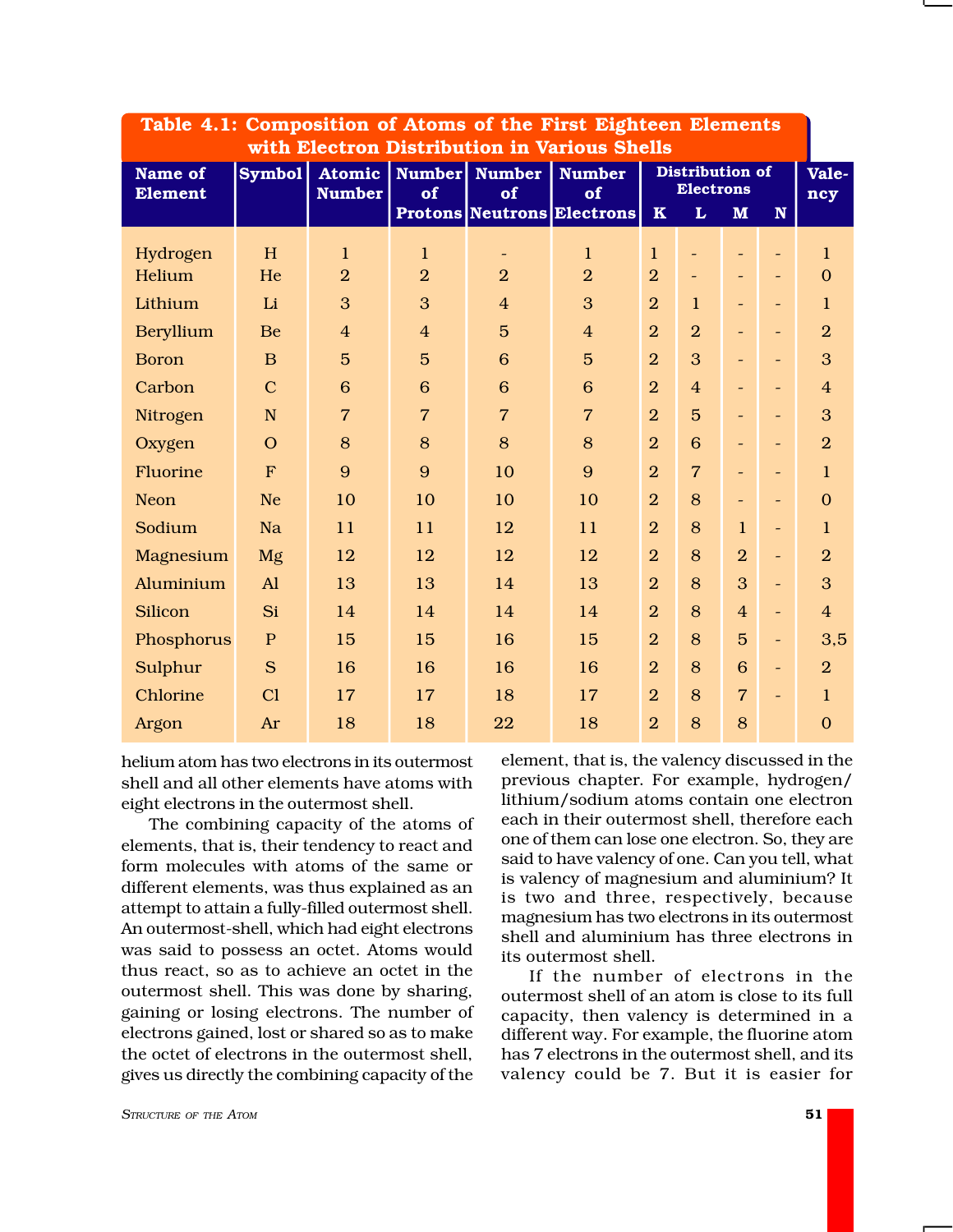fluorine to gain one electron instead of losing seven electrons. Hence, its valency is determined by subtracting seven electrons from the octet and this gives you a valency of one for fluorine. Valency can be calculated in a similar manner for oxygen. What is the valency of oxygen that you get from this calculation?

Therefore, an atom of each element has a definite combining capacity, called its valency. Valency of the first eighteen elements is given in the last column of Table 4.1.



*1. How will you find the valency of chlorine, sulphur and magnesium?* **V** 

# **4.5 Atomic Number and Mass Number**

#### **4.5.1 ATOMIC NUMBER**

We know that protons are present in the nucleus of an atom. It is the number of protons of an atom, which determines its atomic number. It is denoted by 'Z'. All atoms of an element have the same atomic number, Z. In fact, elements are defined by the number of protons they possess. For hydrogen,  $Z = 1$ , because in hydrogen atom, only one proton is present in the nucleus. Similarly, for carbon,  $Z = 6$ . Therefore, the atomic number is defined as the total number of protons present in the nucleus of an atom.

#### **4.5.2 MASS NUMBER**

After studying the properties of the subatomic particles of an atom, we can conclude that mass of an atom is practically due to protons and neutrons alone. These are present in the nucleus of an atom. Hence protons and neutrons are also called nucleons. Therefore, the mass of an atom resides in its nucleus. For example, mass of carbon is 12 u because it has 6 protons and

6 neutrons,  $6 u + 6 u = 12 u$ . Similarly, the mass of aluminium is 27 u (13 protons+14 neutrons). The mass number is defined as the sum of the total number of protons and neutrons present in the nucleus of an atom. It is denoted by 'A'. In the notation for an atom, the atomic number, mass number and symbol of the element are to be written as:



For example, nitrogen is written as  $^{14}_{7}\rm N$  .

#### uestions

- *1. If number of electrons in an atom is 8 and number of protons is also 8, then (i) what is the atomic number of the atom? and (ii) what is the charge on the atom?*  $\bigcup$ <sub>2.</sub>
	- *2. With the help of Table 4.1, find out the mass number of oxygen and sulphur atom.*

## **4.6 Isotopes**

In nature, a number of atoms of some elements have been identified, which have the same atomic number but different mass numbers. For example, take the case of hydrogen atom, it has three atomic species, namely protium ( ${}^{1}_{1}$ H), deuterium ( ${}^{2}_{1}$ H or D)

and tritium ( $^{3}_{1}$ H or T). The atomic number of

each one is 1, but the mass number is 1, 2 and 3, respectively. Other such examples are

(i) carbon,  $^{12}_{6}$ C and  $^{14}_{6}$ C, (ii) chlorine,  $^{35}_{17}$ Cl

and  $^{37}_{17}$  Cl, etc.

On the basis of these examples, isotopes are defined as the atoms of the same element, having the same atomic number but different mass numbers. Therefore, we can say that there are three isotopes of hydrogen atom, namely protium, deuterium and tritium.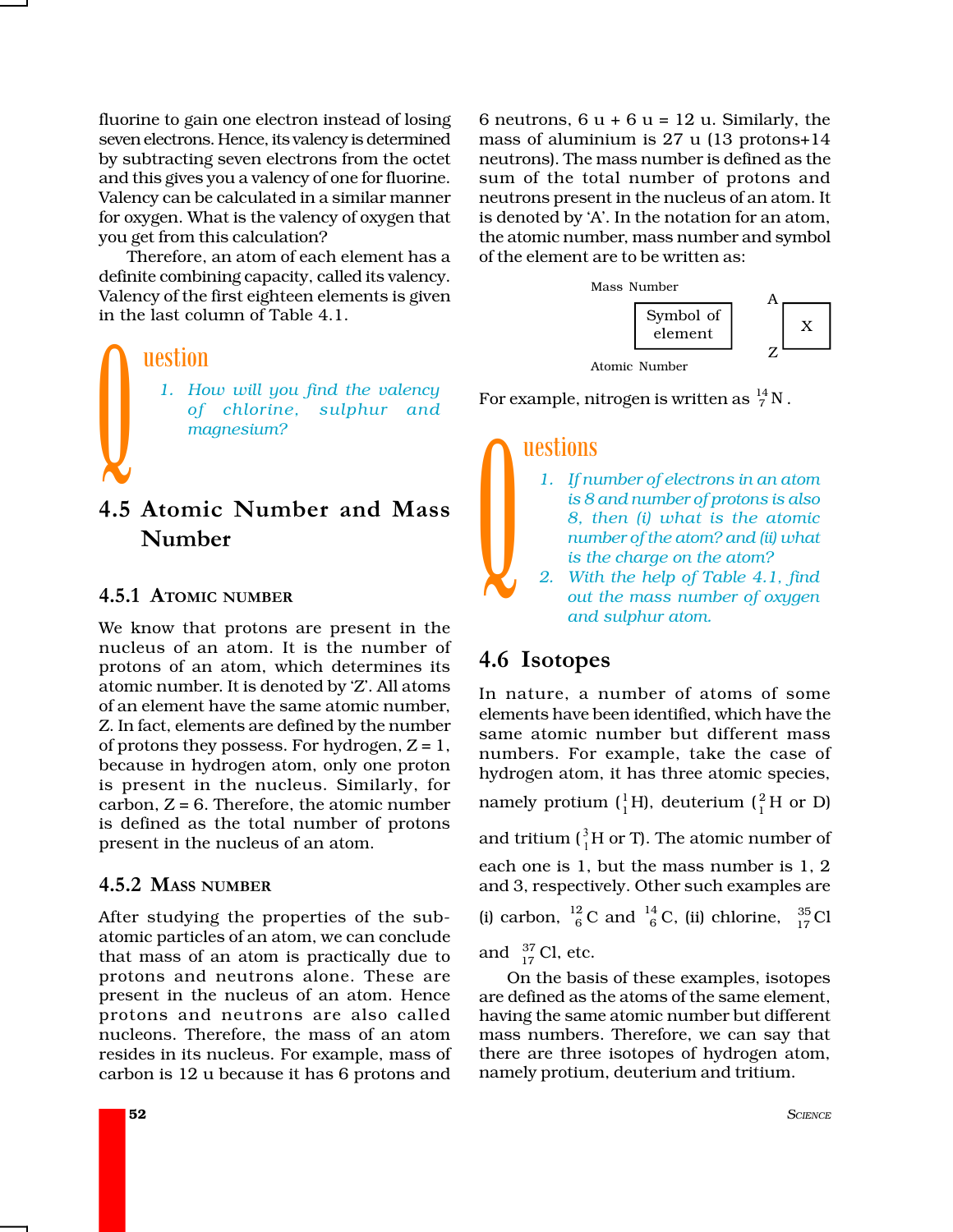Many elements consist of a mixture of isotopes. Each isotope of an element is a pure substance. The chemical properties of isotopes are similar but their physical properties are different.

Chlorine occurs in nature in two isotopic forms, with masses 35 u and 37 u in the ratio of 3:1. Obviously, the question arises: what should we take as the mass of chlorine atom? Let us find out.

The average atomic mass of chlorine atom, on the basis of above data, will be

$$
\left[ \left( 35 \times \frac{75}{100} + 37 \times \frac{25}{100} \right) \right]
$$

$$
= \left( \frac{105}{4} + \frac{37}{4} \right) = \frac{142}{4} = 35.5 \text{ u}
$$

The mass of an atom of any natural element is taken as the average mass of all the naturally occuring atoms of that element. If an element has no isotopes, then the mass of its atom would be the same as the sum of protons and neutrons in it. But if an element occurs in isotopic forms, then we have to know the percentage of each isotopic form and then the average mass is calculated.

This does not mean that any one atom of chlorine has a fractional mass of 35.5 u. It means that if you take a certain amount of chlorine, it will contain both isotopes of chlorine and the average mass is 35.5 u.

#### Applications

Since the chemical properties of all the isotopes of an element are the same, normally we are not concerned about taking a mixture. But some isotopes have special properties which find them useful in various fields. Some of them are :

- (i) An isotope of uranium is used as a fuel in nuclear reactors.
- (ii) An isotope of cobalt is used in the treatment of cancer.
- (iii) An isotope of iodine is used in the treatment of goitre.

#### **4.6.1 ISOBARS**

Let us consider two elements — calcium, atomic number 20, and argon, atomic number 18. The number of protons in these atoms is different, but the mass number of both these elements is 40. That is, the total number of nucleons is the same in the atoms of this pair of elements. Atoms of different elements with different atomic numbers, which have the same mass number, are known as isobars.

#### uestions

- *1. For the symbol H,D and T tabulate three sub-atomic particles found in each of them.*
- $\int_{\mathbb{R}^2}$ *zhe electronic configuration of any one pair of isotopes and isobars.*



# **What**

# **you have**

**learnt**

- Credit for the discovery of electron and proton goes to J.J. Thomson and E.Goldstein, respectively.
- J.J. Thomson proposed that electrons are embedded in a positive sphere.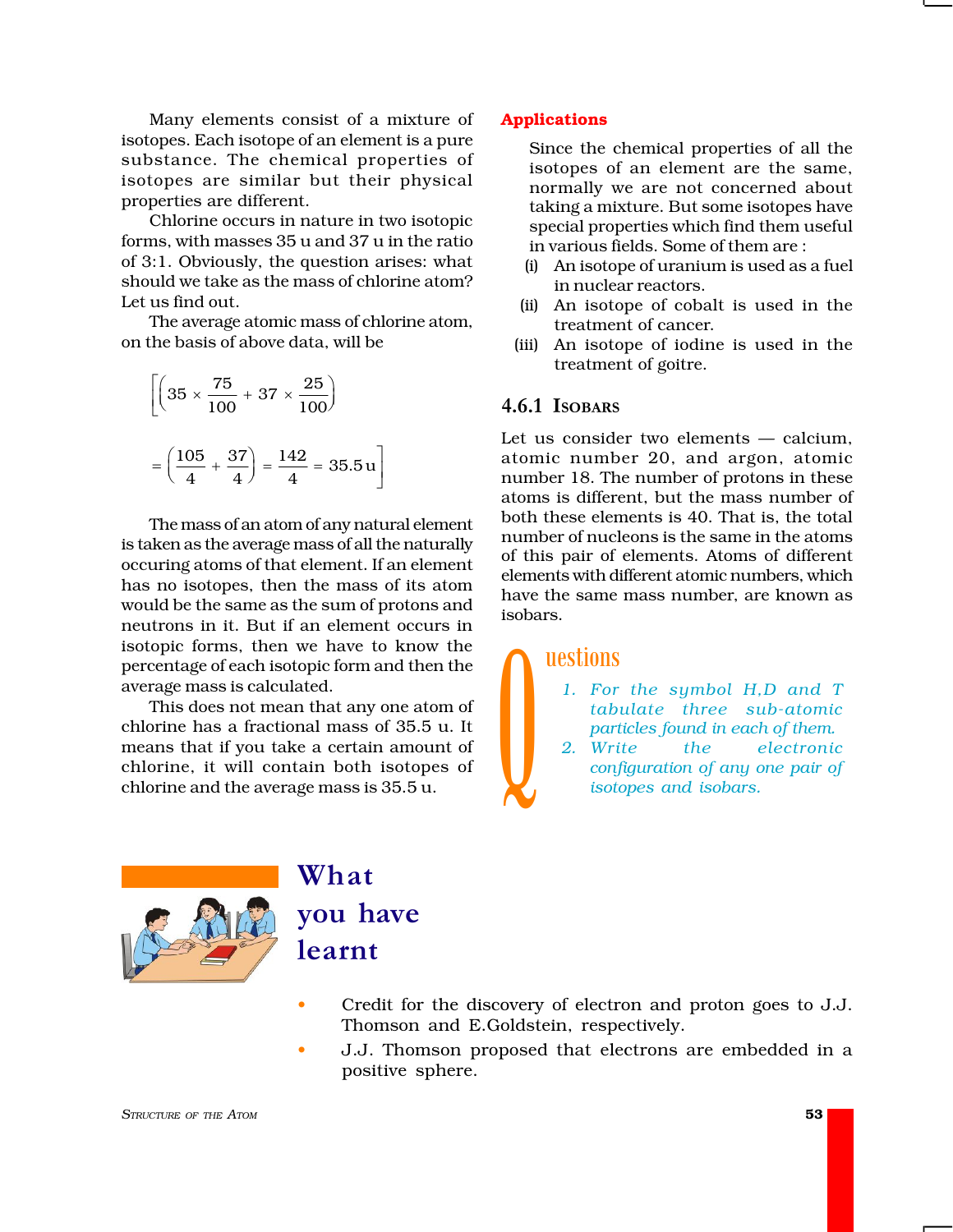- Rutherford's alpha-particle scattering experiment led to the discovery of the atomic nucleus.
- Rutherford's model of the atom proposed that a very tiny nucleus is present inside the atom and electrons revolve around this nucleus. The stability of the atom could not be explained by this model.
- Neils Bohr's model of the atom was more successful. He proposed that electrons are distributed in different shells with discrete energy around the nucleus. If the atomic shells are complete, then the atom will be stable and less reactive.
- J. Chadwick discovered presence of neutrons in the nucleus of an atom. So, the three sub-atomic particles of an atom are: (i) electrons, (ii) protons and (iii) neutrons. Electrons are negatively charged, protons are positively charged and neutrons

have no charges. The mass of an electron is about  $\frac{1}{2000}\,$  times the mass of an hydrogen atom. The mass of a proton and a neutron is taken as one unit each.

- Shells of an atom are designated as K,L,M,N,….
- Valency is the combining capacity of an atom.
- The atomic number of an element is the same as the number of protons in the nucleus of its atom.
- The mass number of an atom is equal to the number of nucleons in its nucleus.
- Isotopes are atoms of the same element, which have different mass numbers.
- Isobars are atoms having the same mass number but different atomic numbers.
- Elements are defined by the number of protons they possess.



# **Exercises**

- 1. Compare the properties of electrons, protons and neutrons.
- 2. What are the limitations of J.J. Thomson's model of the atom?
- 3. What are the limitations of Rutherford's model of the atom?
- 4. Describe Bohr's model of the atom.
- 5. Compare all the proposed models of an atom given in this chapter.
- 6. Summarise the rules for writing of distribution of electrons in various shells for the first eighteen elements.
- 7. Define valency by taking examples of silicon and oxygen.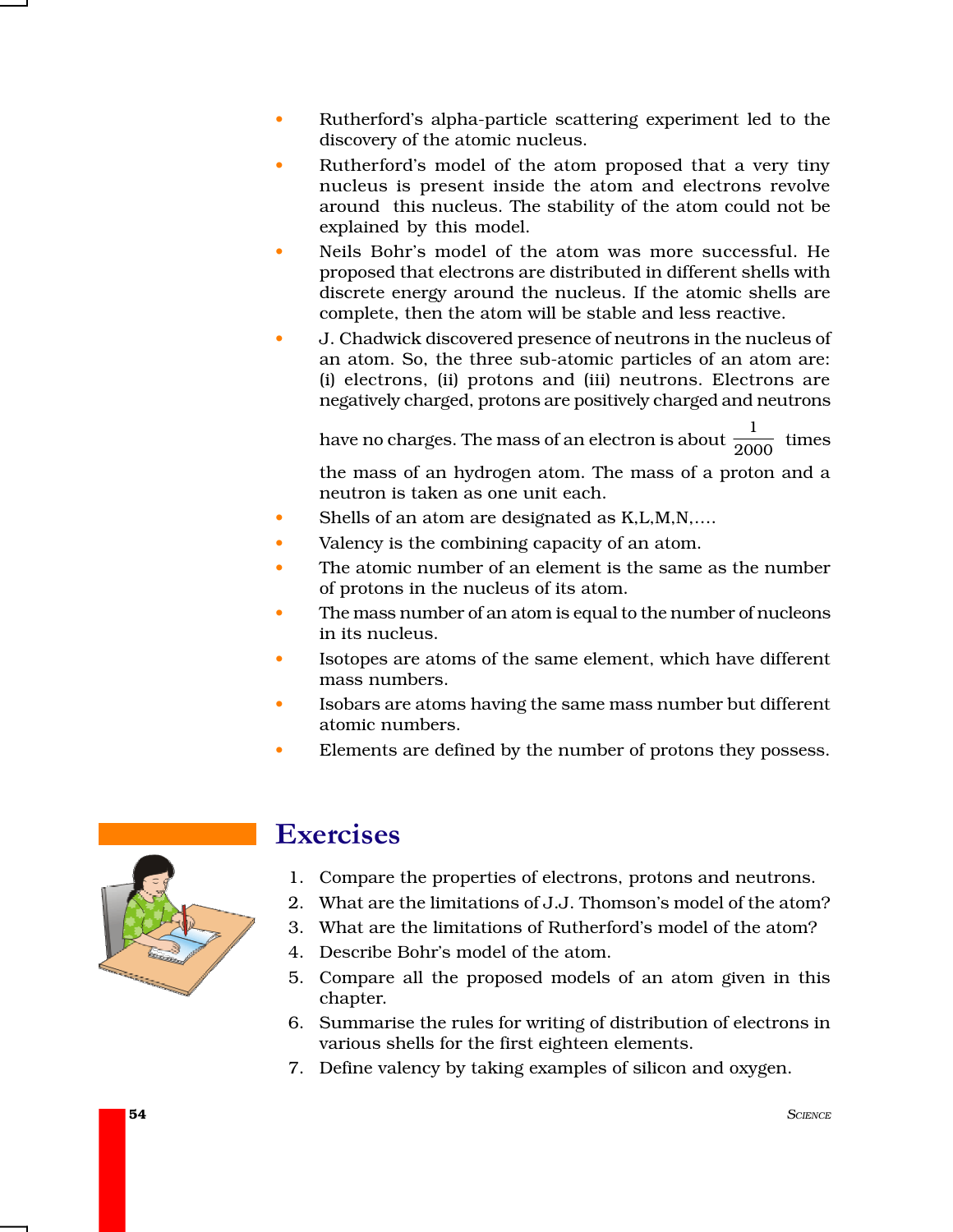- 8. Explain with examples (i) Atomic number, (ii) Mass number, (iii) Isotopes and iv) Isobars. Give any two uses of isotopes.
- 9. Na<sup>+</sup> has completely filled K and L shells. Explain.
- 10. If bromine atom is available in the form of, say, two isotopes  $^{79}_{35}\rm{Br}$  (49.7%) and  $^{+81}_{-35}\rm{Br}$  (50.3%), calculate the average atomic mass of bromine atom.
- 11. The average atomic mass of a sample of an element X is 16.2 u. What are the percentages of isotopes  ${}^{6}_{8}X$  and  ${}^{18}_{8}X$  in the sample?
- 12. If Z = 3, what would be the valency of the element? Also, name the element.
- 13. Composition of the nuclei of two atomic species X and Y are given as under

X Y Protons  $= 6 6$ Neutrons  $= 6 8$ 

Give the mass numbers of X and Y. What is the relation between the two species?

- 14. For the following statements, write T for True and F for False.
	- (a) J.J. Thomson proposed that the nucleus of an atom contains only nucleons.
	- (b) A neutron is formed by an electron and a proton combining together. Therefore, it is neutral.
	- (c) The mass of an electron is about  $\frac{1}{2000}$  times that of proton.
	- (d) An isotope of iodine is used for making tincture iodine, which is used as a medicine.

Put tick  $(\checkmark)$  against correct choice and cross  $(x)$  against wrong choice in questions 15, 16 and 17

- 15. Rutherford's alpha-particle scattering experiment was responsible for the discovery of
	- (a) Atomic Nucleus (b) Electron
	- (c) Proton (d) Neutron
- 16. Isotopes of an element have
	- (a) the same physical properties
	- (b) different chemical properties
	- (c) different number of neutrons
	- (d) different atomic numbers.
- 17. Number of valence electrons in Cl– ion are:
	- (a) 16 (b) 8 (c) 17 (d) 18